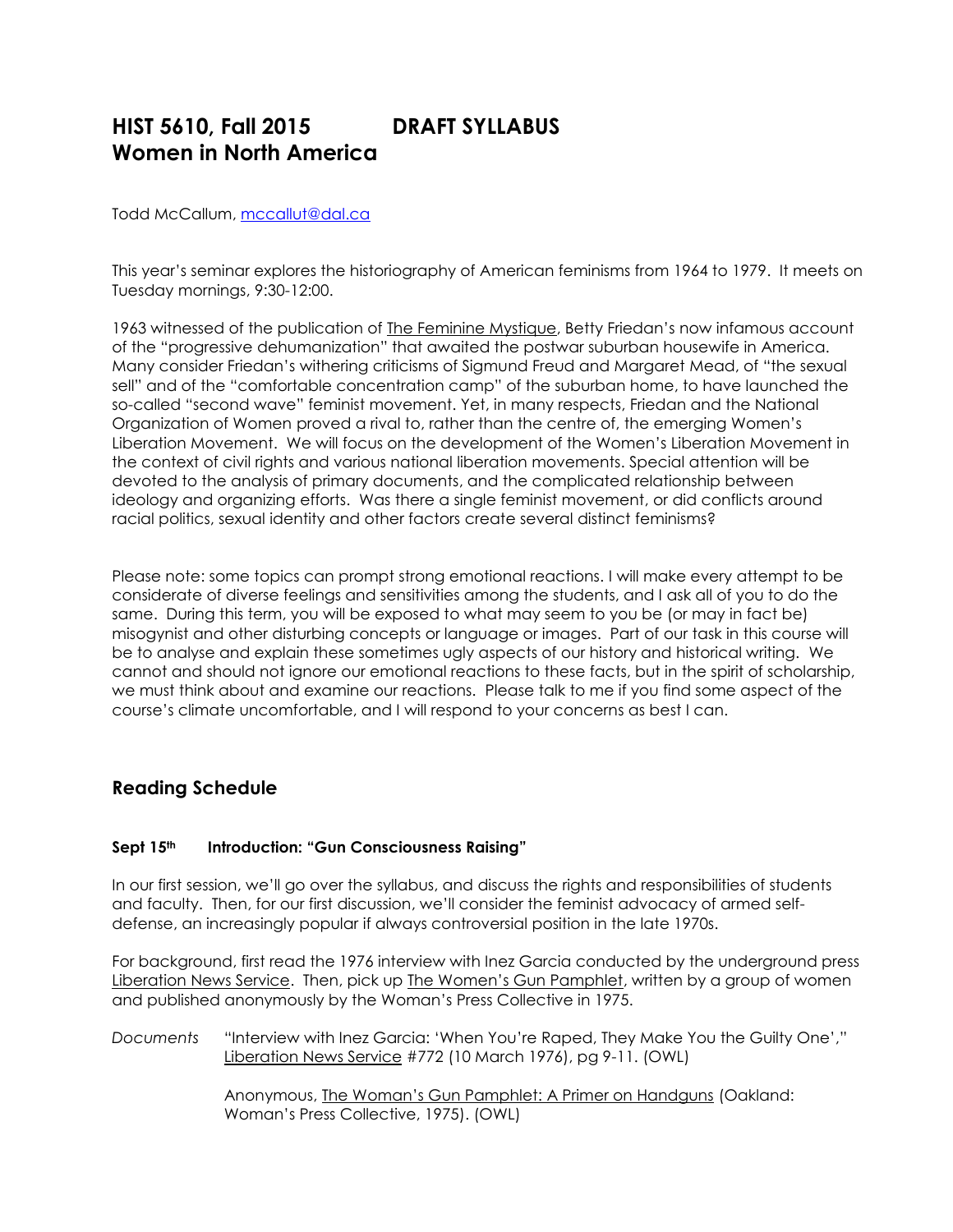# **Sept 22nd Historiography and Methodology**

Alice Echols, Daring To Be Bad: Radical Feminism in America, 1967-1975 (Minneapolis: University of Minnesota Press, 1989), 3-50.

Kimberly Springer, Living for the Revolution: Black Feminist Organizations, 1968-1980 (Durham: Duke University Press, 2005), 1-44.

Winifred Breines, The Trouble Between Us: An Uneasy History of White and Black Women in the Feminist Movement (Oxford: Oxford University Press, 2006), 3-18.

# **Sept 29th Historical Background I**

Estelle B. Freedman, Redefining Rape: Sexual Violence in the Era of Suffrage and Segregation (Cambridge: Harvard University Press, 2013), 1-124.

#### **Oct 6th Historical Background II**

Freedman, Redefining Rape, 125-252.

# **Oct 13th The Civil Rights Movement**

Echols, Daring To Be Bad, 51-102.

Breines, The Trouble Between Us, 19-49.

Catherine Jacquet, "Rape as Racial Injustice: Confronting Interracial Rape in the Civil Rights Movement," in "Responding to Rape: Contesting the Meanings of Sexual Violence in the United States, 1950-1980," PhD thesis, University of Illinois at Chicago, 2012, 51-82. (Reader)

*Document* Casey Hayden and Mary King, "Sex and Caste," Liberation (April 1966), 35-36. (OWL)

#### **Oct 20th New Left, Black Power**

Echols, Daring To Be Bad, 103-137.

Breines, The Trouble Between Us, 51-78.

Tanisha C. Ford, "SNCC Women, Denim, and the Politics of Dress," Journal of Southern History 79:3 (August 2013), 625-658. (OWL)

*Document* "Discussion at Sandy Springs Conference, August 1968," in Daring to Be Bad, 369-377.

### **Oct 27th Organizing the Women's Liberation Movement**

Echols, Daring To Be Bad, 139-203.

Breines, The Trouble Between Us, 79-116.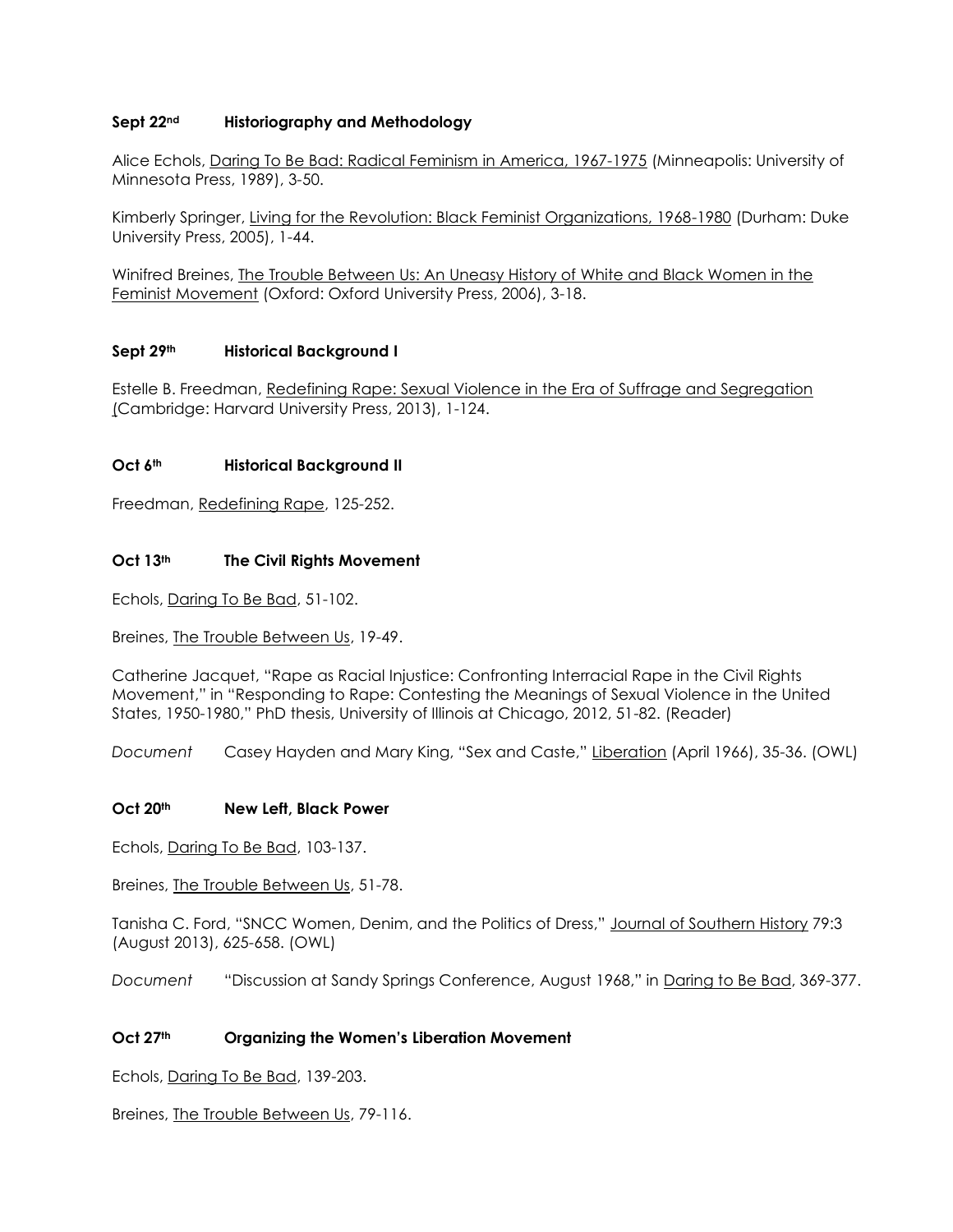*Documents* Read a few foundational articles in the following journals:

New York Radical Women, Notes from the Second Year: Women's Liberation, 1970, online courtesy of the Women's Liberation Movement Print Culture Collection, Duke University: [http://library.duke.edu/digitalcollections/wlmpc\\_wlmms01039/](http://library.duke.edu/digitalcollections/wlmpc_wlmms01039/)

Notes from the Third Year: Women's Liberation, 1971, online courtesy of the Women's Liberation Movement Print Culture Collection, Duke University: [http://library.duke.edu/digitalcollections/wlmpc\\_wlmms01038/](http://library.duke.edu/digitalcollections/wlmpc_wlmms01038/)

#### **Nov 3rd "Triple Jeopardy": Black and Third World Women's Organizations**

Springer, Living for the Revolution, 45-87.

*Documents* Frances Beal, "Double Jeopardy: To Be Black and Female," in Third World Women's Alliance, Black Woman's Manifesto (1970), 19-33. (OWL)

> Linda La Rue, "The Black Movement and Women's Liberation," in Third World Women's Alliance, Black Woman's Manifesto (1970), 35-48. (OWL)

Third World Women's Alliance, "Tactics and Tools," in Redstockings, Feminist Revolution (New York: Random House, 1978), 176-177. (Reader) 978- 0-394-73240-4

#### **Nov 10th "The Rage of All Women Condensed to the Point of Explosion": Lesbian Feminism**

Echols, Daring To Be Bad, 203-242.

Anna M. Valk, "Living a Feminist Lifestyle: The Intersection of Theory and Action in a Lesbian Feminist Collective," Feminist Studies 28:2 (Summer 2002), 303-332. (OWL)

Susan Stryker, Transgender History (Berkeley: Seal Press, 2008), 91-120. (Reader) 978-0-451-20864-4

*Documents* Radicalesbians, "The Woman Identified Woman," 1970. (OWL)

The Furies Volume 1 (January 1972), online courtesy of the Women's Liberation Movement Print Culture Collection, Duke University: [http://library.duke.edu/digitalcollections/wlmpc\\_wlmms01033/](http://library.duke.edu/digitalcollections/wlmpc_wlmms01033/)

#### **Nov 17th Combahee, or, Intersectionality before "Intersectionality"**

Springer, Living for the Revolution, 88-138.

Breines, The Trouble Between Us, 117-149.

*Documents* Combahee River Collective, "A Black Feminist Statement," off our backs 9:6 (June 1979), 6-8. (OWL)

> Combahee River Collective, "Why Did They Die? A Document of Black Feminism," Radical America 13:6 (Nov-Dec 1979), 41-49. (OWL)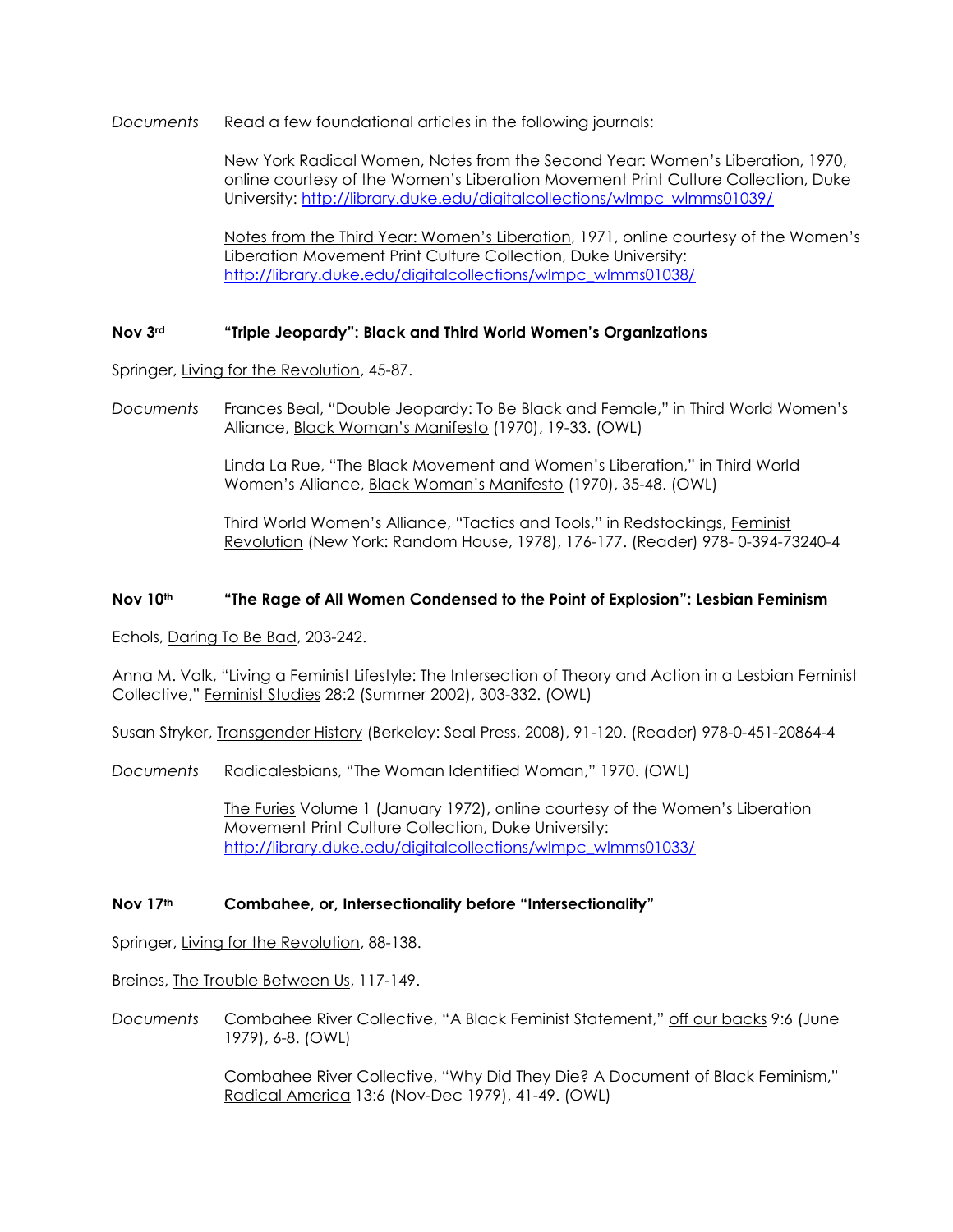#### **Nov 24th Feminist Capitalism and the Book Makers**

Echols, Daring To Be Bad, 243-295.

Julie Enzer, "The Whole Naked Truth of Our Lives: Lesbian-Feminist Print Culture From 1969 Through 1989," PhD thesis, University of Maryland, 2013, 48-144. (Reader)

*Documents* Visit Dr. Enzer's site, [http://www.lesbianpoetryarchive.org/,](http://www.lesbianpoetryarchive.org/) and read a few poems.

#### **Dec 1st Interpreting Campaigns against Sexual Violence**

Breines, The Trouble Between Us, 151-191.

Catherine Jacquet, "Giving Rape Its History and Denying It A Future: Susan Brownmiller's Against Our Will," in "Responding to Rape," 199-226. (Reader)

Victoria Law, "Sick of the Abuse: Feminist Responses to Sexual Assault, Battering, and Self-Defense," in Dan Berger, Ed., *The Hidden 1970s: Histories of Radicalism* (New Brunswick: Rutgers University Press, 2010), 39-56. (Reader) 978-0-8135-4874-6

*Document* Angela Davis, "Joan Little: The Dialectics of Rape," Ms. Magazine, June 1975, reprinted in Ms. Magazine, Spring 2002, 37-40. (OWL)

# **Texts**

The following are in stock at Venus Envy, 1598 Barrington Street,<http://venusenvy.ca/Halifax>:

1. Alice Echols, Daring To Be Bad: Radical Feminism in America, 1967-1975 (Minneapolis: University of Minnesota Press, 1989).

2. Kimberly Springer, Living for the Revolution: Black Feminist Organizations, 1968-1980 (Durham: Duke University Press, 2005).

3. Winifred Breines, The Trouble Between Us: An Uneasy History of White and Black Women in the Feminist Movement (Oxford: Oxford University Press, 2006).

I will provide students with a copy of Estelle Freedman's Redefining Rape. The reader can be purchased at the Dal Bookstore. The remainder have been posted on OWL.

# **Marking Breakdown**

| Class Discussions | 20% |          |
|-------------------|-----|----------|
| Paper #1          | 20% | Oct 23rd |
| Paper #2          | 60% | Dec 16th |

# **Assignments**

All essays are expected to conform to the policies set out in the History Style Guide, online at: <http://www.dal.ca/faculty/arts/history/current-students/style-guide.html>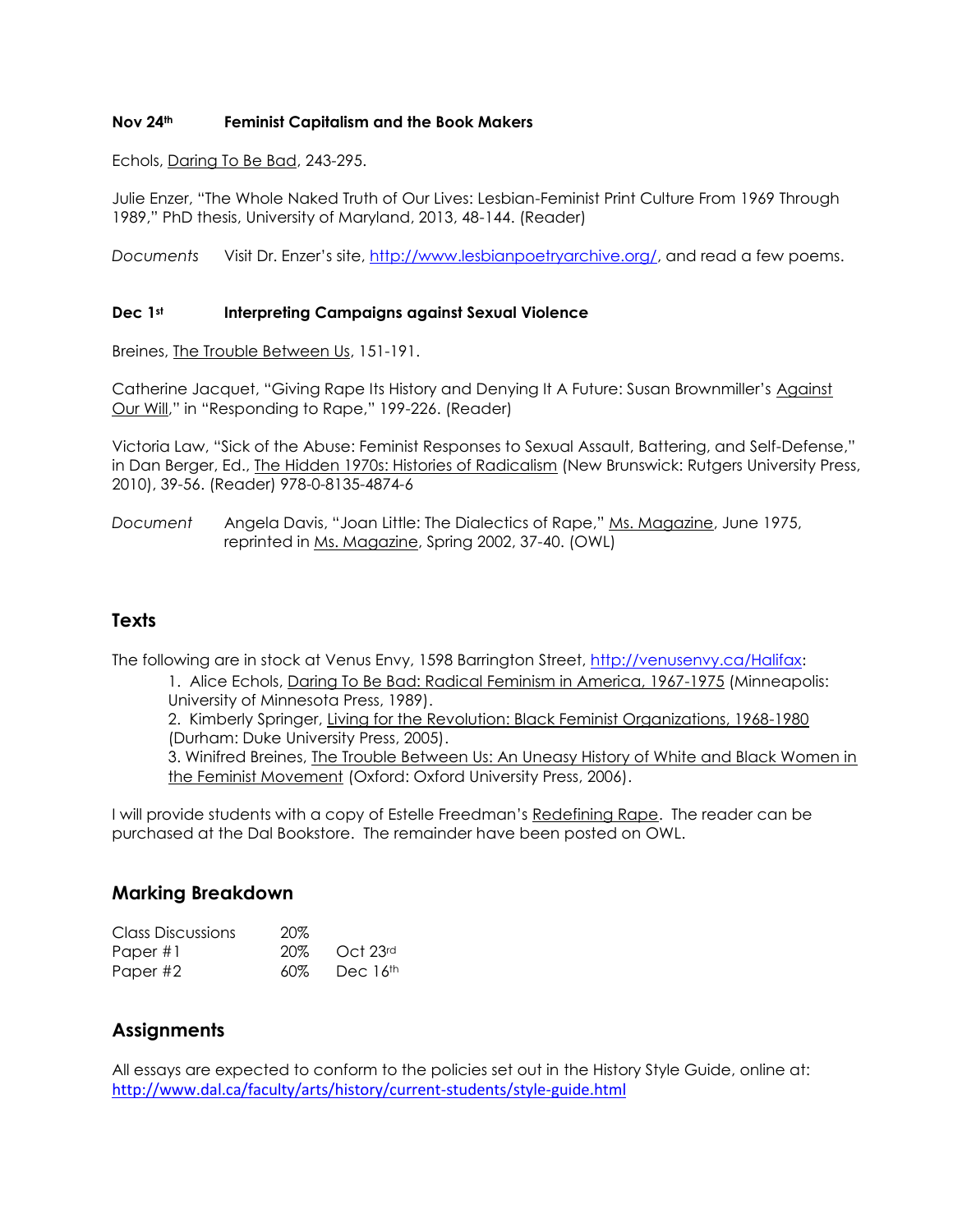# **Participation**

*Topics in Modern History* is a seminar course. All students are expected to evaluate the arguments in the readings before coming to class, and to have ideas and questions about the material for others to consider – discussion is the heart of any seminar course.

No marks are earned for attendance. Your participation grade is earned based on the quantity and quality of your contributions to class discussions. A portion of this mark will be earned by providing written answers to questions in class.

# **Paper #1, Due October 23rd**

In 2500 words, create a historical narrative that explains the significance of race at the 1968 Sandy Springs conference. What conflicting positions about the participation of black women were articulated by the white feminists in attendance? How were these ideas related to past experience? In what ways did the policy adopted at the conference influence subsequent events?

Two paper copies of your essay are due by 3 pm, October 23<sup>rd</sup>. Essays submitted after that date will receive a deduction of 5%. No papers will be accepted after October 30<sup>th</sup>, save for documented medical or personal reasons.

# **Paper #2, Due December 16th**

# **Research Essay**

For the major assignment, students will complete a research essay (approx. 6000 words) that combines primary and secondary forms of research. The topic, which must be related to the themes of the course, will be chosen by the student in consultation with the instructor. All essays are expected to conform to the policies in the History Style Guide, found online at [http://history.dal.ca.](http://history.dal.ca/)

#### **Research Essay Proposal**

With a minimum of 500 words, explain the subject and scope of your research, including a clearly defined thesis statement. In a separate bibliography, list at least 7 secondary sources that will figure prominently in your paper. Your bibliography should also contain a list of your primary sources, with brief descriptions of each.

#### **You must submit 1 paper copy of the proposal by 3 pm, October 16th. There are no extensions, save for documented medical and family emergencies.**

Research essays are built with the following components:

1. An introduction that conveys the significance of the subject as well as your research questions and answers.

2. A clear and concise thesis statement, in the form of an argument that can be proven by marshalling evidence.

3. A historiographical section that describes and evaluates the major schools of thought about your subject.

4. The so-called 'body' of the paper, which combines evidence and analysis in order to demonstrate the validity of your thesis.

5. A conclusion that restates the arguments.